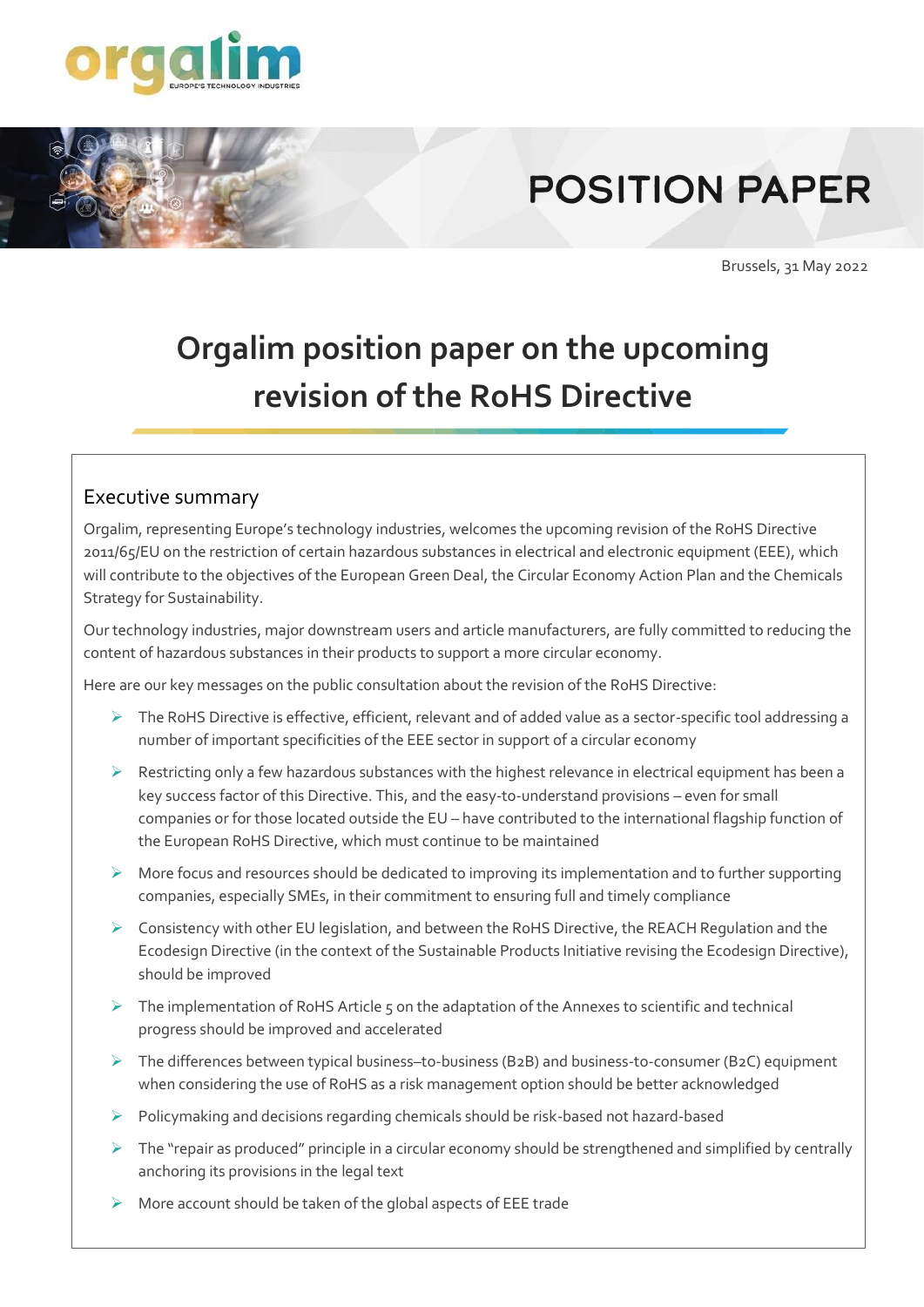- ➢ **We consider the RoHS Directive to be effective, efficient, relevant, and of added value as a sector-specific tool addressing a number of important specificities of the EEE sector in support of a circular economy.** The RoHS Directive is functioning well, and was successfully amended in 2017 to strengthen a circular economy which supports the "repair as produced"' principle of the Directive as well as Article 9 of the revised Waste Framework Directive (EU) 2018/851 on the prevention of waste. It is worthy of note that the RoHS directive has also become a global standard via the inclusion of its provisions in other jurisdictions.
- ➢ **More focus and resources should be dedicated to improving its implementation and to further supporting companies, especially SMEs, in their commitment to ensuring full and timely compliance.** Our detailed recommendations can be found in ou[r Position Paper](https://orgalim.eu/sites/default/files/attachment/ORGALIM%20PP_RoHS%20EVALUATION_2019%2012%2006_final.pdf) "Evaluation of Directive 2011/65/EU ("RoHS"): Improving implementation in a Circular Economy context".
- ➢ **As highlighted in ou[r recommendations on the New Circular Economy Action Plan,](https://orgalim.eu/position-papers/environment-orgalim-position-paper-new-circular-economy-action-plan) we fully support the proposal to provide guidance and improve coherence between the product-specific RoHS Directive and the horizontal REACH Regulation and Ecodesign Directive (in the context of the Sustainable Products Initiative revising the Ecodesign Directive).** We also recommend that the different legal instruments (REACH, RoHS, Ecodesign, etc.) are used only for their intended goals. For targeted, and thus efficient, regulation, differentiated but harmonised legal instruments are preferable. Consistent application can therefore also avoid contradictory double regulation.
	- **RoHS Directive and REACH Regulation EC 1907/2006**: In our view, Article 6 of RoHS has not been properly implemented to date. Two different substance identification and evaluation mechanisms continue to exist in parallel under RoHS and REACH, which not only create double costs but also result in inconsistent study outcomes. We believe that the best way to achieve consistency is to strive for one holistic, common substance evaluation methodology between REACH and RoHS. Whenever a substance is assessed there should be only one common methodology. The implementation of the REACH Regulation and RoHS methodology should apply this single holistic and commonly accepted scientific and technical evaluation per substance, and should be valid for implementation under both legal acts in application of the REACH and RoHS common understanding. The main source and primary vehicle for gathering information about substances and for evaluating them, including for the further implementation of RoHS, should be the REACH Regulation. The RoHS methodology for determining the level of hazard of substances should rely on the existing REACH methodology to identify substances with hazardous properties. Only substances with a very specific significance for electrical and electronic equipment should be regulated under RoHS, provided that a specific risk is associated with the presence of these substances in electrical equipment. For more details please see our Position [Paper](https://www.orgalim.eu/position-papers/orgalime-response-consultation-rohs-substance-review-methodology) "Revising the RoHS substance methodology: establishing a common RoHS-REACH methodology for a mutually reinforcing, coherent and consistent implementation of REACH and RoHS".
	- **The RoHS Directive and Ecodesign Directive 2009/125/EU (in the context of the Sustainable Products Initiative revising the Ecodesign Directive)**: Legislative consistency with the Ecodesign Directive 2009/125/EU should also be improved. Considering the interlinking of different environmental product requirements over the life cycle of a product, we recommend taking into account the respective Ecodesign study findings in the further RoHS and REACH implementation process. For more details please see our [Position Paper](https://www.orgalim.eu/sites/default/files/attachment/ORGALIM%20PP_RoHS%20EVALUATION_2019%2012%2006_final.pdf) "Evaluation of Directive 2011/65/EU ("RoHS"): Improving implementation in a Circular Economy context". Substance restrictions as a consequence of risks associated with the intrinsic chemical properties of substances should not be the subject of Ecodesign delegated acts.
- ➢ **The implementation of RoHS Article 5 on the adaptation of the Annexes to scientific and technical progress needs to be improved and accelerated:** Article 5 of RoHS provides a sector-specific, targeted, scientifically based, structured product and application-specific mechanism for granting exemptions to substance restrictions with a view to ensuring a high level of environmental and human health protection in the European Union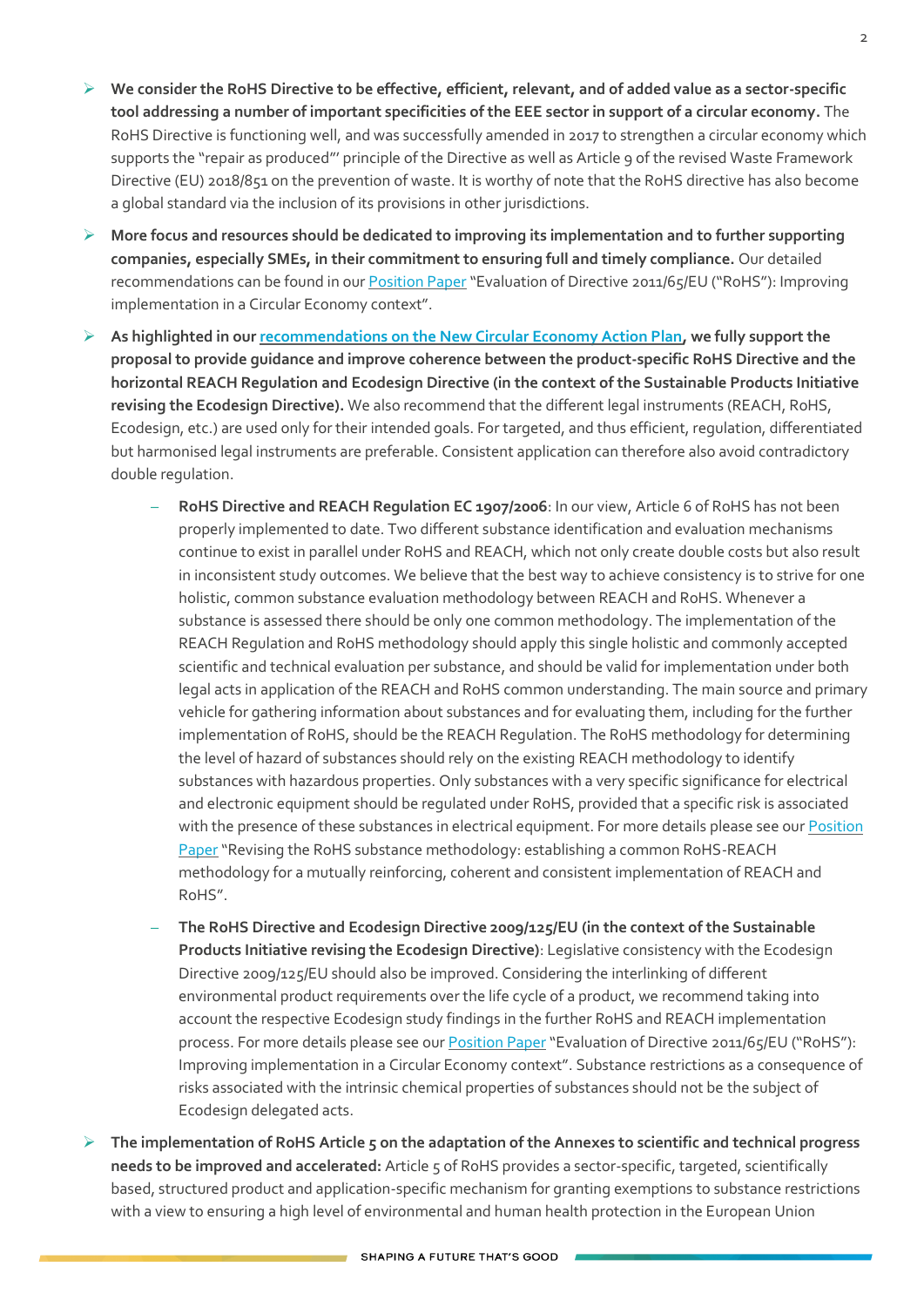Internal Market. However, during implementation, affected companies face considerable delays and subsequent significant legal and planning uncertainty due to insufficient human resources being dedicated to handling industry's exemption requests – even when filed on time and with all required evidence. Timely decisions on filed exemption requests and sufficiently long duration periods of granted exemptions benefit the credibility of the tool and can either positively or negatively impact companies' legal and planning certainty. We therefore have the following recommendations:

- Exemptions dossiers must be handled more quickly, as the time required by the Commission to grant an exemption is today 3 years or more compared to 12-18 months in 2006. The Commission should dedicate the necessary resources to ensure proper and timely handling of an increasing number of RoHS exemptions and requests for renewals.
- Sufficiently long duration periods of granted exemptions should be considered for substances for which there is evidence that substitution will not be technically possible in the short term. In areas where substantial information and scientific evidence is available regarding short term substitution, RoHS allows for setting short exemption periods – which we support.
- ➢ **Policymaking and decisions regarding chemicals should be risk-based not hazard-based.** We support a riskbased approach instead of a move towards a hazard-based approach (which is the precautionary principle) because the risk-based approach is based on scientific evidence of how the environment and population are affected. As stressed by the [Commission,](https://eur-lex.europa.eu/legal-content/EN/TXT/?uri=LEGISSUM%3Al32042) the precautionary principle may only be invoked in the event of a potential risk and it can never justify arbitrary decisions.
- ➢ **Applying the "repair as produced" principle in a circular economy**: RoHS enshrines the "repair as produced" principle, which is a fundamental support for a circular economy to work in practice and which should be consistently applied in EU chemical and other relevant legislation if further circularity potentials are to be tapped. The regulations for spare parts and their reuse are too complex. We consider a simplification of the formulations in Articles  $4 \times 2$  and  $4 \times 5$  of the RoHS Directive towards a fundamental anchoring of the principle "repair as produced" in the RoHS Directive (as well as in the entire European chemicals legislation) to be an important step in the right direction. This would ensure that spare parts for a long-life product could be maintained under RoHS even after subsequent changes to the exemptions and substance restrictions. The success of RoHS is based on the stability and predictability of the restricted substances. Only if the restricted substances do not change over time for a specific single EEE is it possible to provide clear recommendations for repair, recycling and disposal, and to ensure the availability of functioning spare parts for the repair and refurbishment of long-life and complex products.
- ➢ **Better acknowledgement of the differences between typical business-to-business (B2B) and business-toconsumer (B2C) equipment when considering the use of RoHS as a risk management option**: Professional business partners are in a position to take appropriate risk management measures concerning EEE containing certain substances, since they are specifically educated and equipped. In our view, it is important to balance the potential risks that B2B equipment could cause to the environment with the recognised health benefits that, for example, medical devices provide to patients, and the indisputable safety benefits that monitoring and control equipment provide to industrial clients and workers.
- ➢ **More account should be taken of the global aspects of EEE trade:** RoHS has inspired other regions of the world to take similar action. In pursuing the approach of a targeted revision of RoHS, it is important to keep in mind that any major change to the basic RoHS principles will involve a significant adjustment for companies – with associated expenses. Changes to the legal text should therefore be justified by measurable simplifications and improvement of processes, as well as the achievement of goals. The global flagship function of the RoHS Directive must be maintained. We call on the EU to work towards harmonisation of the many examples of global legislation similar to the RoHS. In its international relations the EU should foster a common understanding with its key trade partners, including global harmonisation of requirements and key compliance aspects (e.g. definition of homogeneous material). Considering that our industry acts globally, and to support a circular